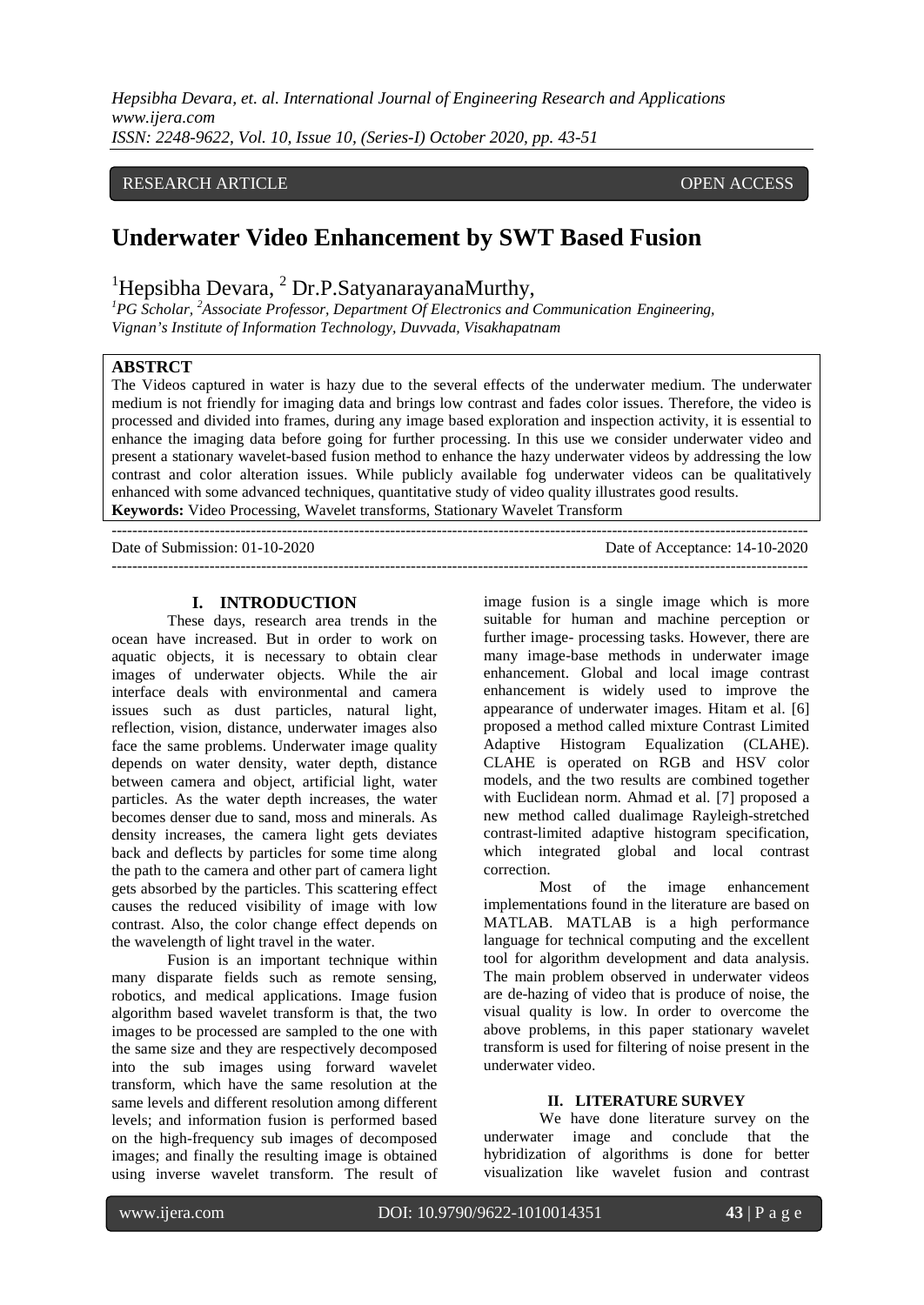enhancement, improving contrast and color correction etc. J. Wang, et al. [1], proposed.The image fusion method is mainly divided as three ways: the first is a direct fusion method, which is used to fuse two source images of spatial registration into an image using some simple processions such as direct selecting or weighted average. The second algorithm is based on pyramid decomposition and reconstruction, which is eventually formed through reconstruction. The third method is the fusion algorithm based on the wavelet transform, which fuses images pertinently in the feature fields of each layer using multi- resolution analysis and Mallat fast algorithm. Due to the virtue of its multi-resolution, directivity, and nonredundancy, wavelet transform has been applied in image processing field successfully.

Alex, et al. [2], proposed on adaptive histogram equalization technique to improve the enhancement of images. In the adaptive histogram equalization technique, the pixels are mapped based on it local gray scale distribution. In this method, the enhancement mapping applied to a particular pixel is a function of the intensity values of pixels immediately surrounding the pixel. Hence the number of times that this calculation should be repeated is the same as the number of pixels in the image. They have implemented their algorithm on FPGA for hardware implementation. They are improving the performance by doing the parallel processing. The algorithm is implemented in Xilinx Spartan 3 AM on Altium Nano board NB3000 board using Altium Designer.

Xiu Li, et al. [3], proposed two parameters due to underwater images quality degraded. These are light scattering and color distortion. Also, they defined that the light scattering occurs due to light be reflected and deflected a number of times by the suspended particles in the water and color distortion due to absorption degrees and its vary according to the wavelength. They proposed a novel technique based on dark channel prior and luminance adjustment. Their technique resolves these.

C. Ancuti, et al. [4], proposed Classical image enhancement techniques have been modified to adapt to the underwater imaging. These methods do not depend on physical modeling of underwater scenario. The most popular method is underwater image and video enhancement using fusion to combine different weighted images using saliency, luminance, and chrominance via filtering. This was the first recorded work for the enhancement of underwater images using fusion approach based on Laplacian pyramid. The authors also validated the selection of white balancing algorithm for underwater images. Although the contrast of the output images appears increased, the problem

associated with it is, as reflected in the results section, the processed images are not uniformly enhanced and does not appear natural.

M. S. Hitam, et al. [5], there are many<br>image-base methods in underwater Image methods in underwater Image enhancement. Global and local image contrast Enhancement is widely used to improve the appearance of underwater images. Hitam et al., proposed a method called Mixture contrast limited adaptive histogram equalization (clahe). Clahe is operated on RGB and HSV color models, and the two results are combined together with Euclidean Norm. Ahmad et al. A. S. A. Ghani and n. A. M. Isa [6], proposed a new method called dual image Rayleigh-stretched contrast-limited adaptive histogram Specification, which integrated global and local contrast correction.

Yafei Wang, et al. [7], proposed fusion process involves two inputs which are represented as color corrected and contrast enhanced images extracted from the original underwater image. Both the color corrected and contrast enhanced images are decomposed into low frequency and high frequency components by three-scale wavelet operator. The low frequency and high frequency components are fused via a multiscale fusion process. The low frequency components are fused by weighted average, and the high frequency components are fused by local variance. These fused low frequency and high frequency components can be reconstructed as a final enhanced image. In this paper, an efficient fusionbased underwater image enhancement approach using wavelet decomposition is presented. The experimental results demonstrate that the proposed approach effectively improves the visibility of underwater images and can be utilized in image matching application for underwater environments.

## **III. PROPOSED ALGORITHM STATIONARY WAVELET TRANSFORM**

The Stationary wavelet transform (SWT) is a [wavelet transform a](https://en.wikipedia.org/wiki/Wavelet_transform)lgorithm designed to overcome the lack of translation-invariance of the [discrete wavelet transform \(](https://en.wikipedia.org/wiki/Discrete_wavelet_transform)DWT). Translationinvariance is achieved by removing the down samplers and up samplers in the DWT and up sampling the filter coefficients by a factor of in the level of the algorithm. The SWT is an inherently redundant scheme as the output of each level of SWT contains the same number of samples as the input – so for a decomposition of N levels there is a redundancy of  $N$  in the S- wavelet coefficients.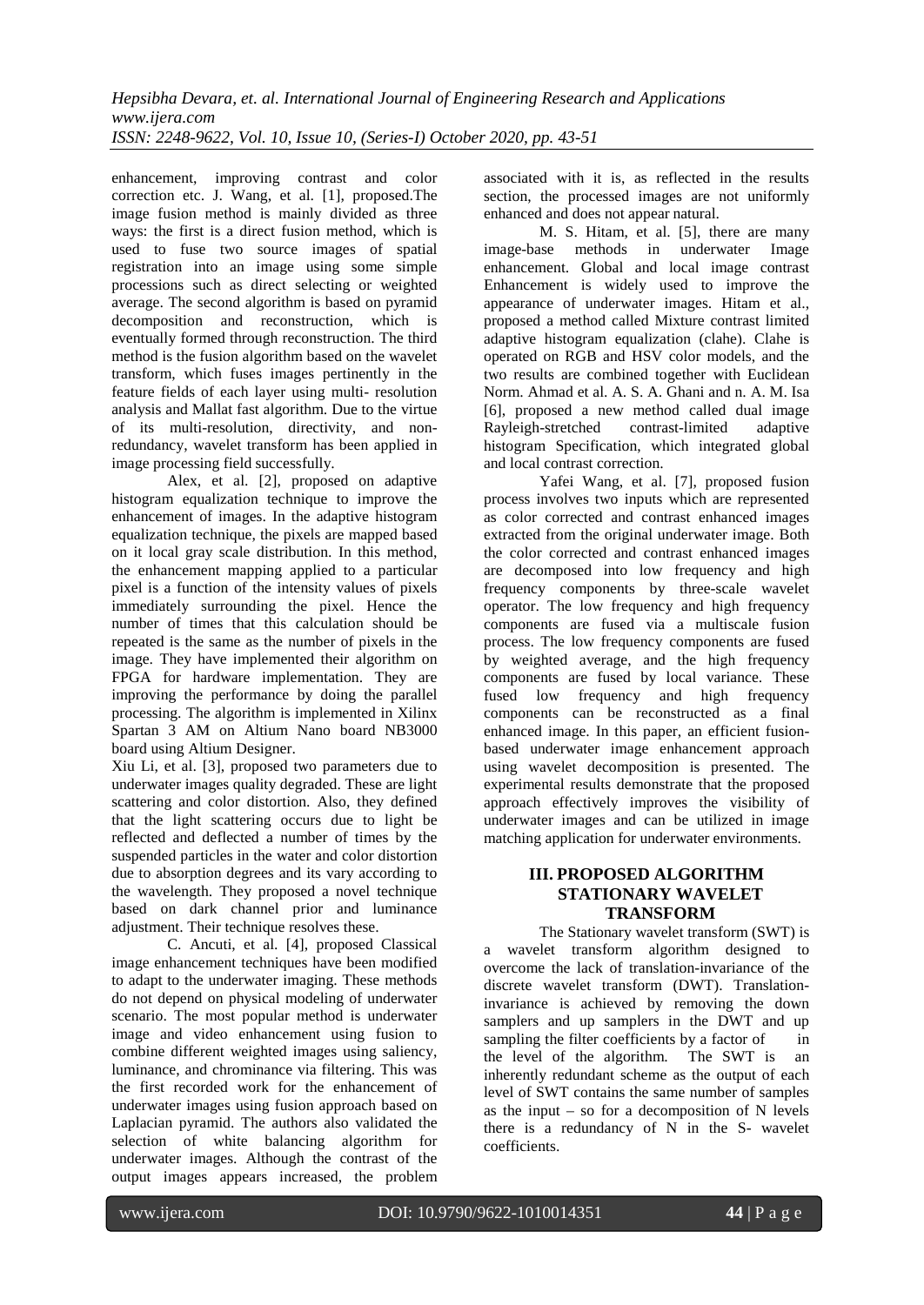

## **Algorithm Steps**

Step 1. Consider input video Level 1 coefficient Step 2. Divide the video into number of frames Step 3. Perform colour enhancement and apply SWT Step 4. Perform contrast enhancement and apply SWT Step 5. Fusion of output obtained from step 3 and step 4 Step 6. Apply ISWT Step 7. Obtain the Enhanced output

#### **Problem Statement**

There are a few problems occur in underwater images such as limited range visibility, low contrast, non-uniform lighting, blurring, bright artefacts, color diminished and noise

#### **IV. PROPOSED WORK SWT Fusion Based Methodology**

Fusion is the procedure that combines data coming from numerous images of the view. Caused by image spinal fusion can be a brand-new image that stores probably the most worthy selective information in addition to characteristics of every suggestions impression information. Merger will be the incorporating two or more source photos directly into composite pictures together with elongated details articles.

Fusion based provides an efficient way to merge the visual information from different Images files extracted from the video. These extracted fused images contains complete information for better human or machine perception and computerprocessing tasks, such as image restoration, enhancement, segmentation, feature extraction, and object recognition in image processing. Fusion based can be done in pixel level, signal level and feature based. The traditional image fusion schemes performed the fusion right on the source images, which often have serious side effects such as reducing the contrast of object.

In signal and image processing the fusion is used to solve different problems [4]. Our method is based on the fusion of images using stationary wavelet transform [6] for the enhancement of the underwater videos. In our proposed method low contrast and color attenuation of the hazy videos and images are addressed. Therefore, we are employing CLAHE

[7] and histogram stretching techniques for contrast enhancement and color correction. The complete procedure for S-wavelet based fusion approach is shown in Fig. 2. Initially, the hazy underwater image is replicated into two versions. These versions are processed in parallel to enhance color profiles and image contrast. Then, the swavelet-based decomposition, fusion, and inverse composition are performed to obtain the colour and contrast enhanced image.



**Figure 2.** S-wavelet based fusion approach for underwater video Enhancement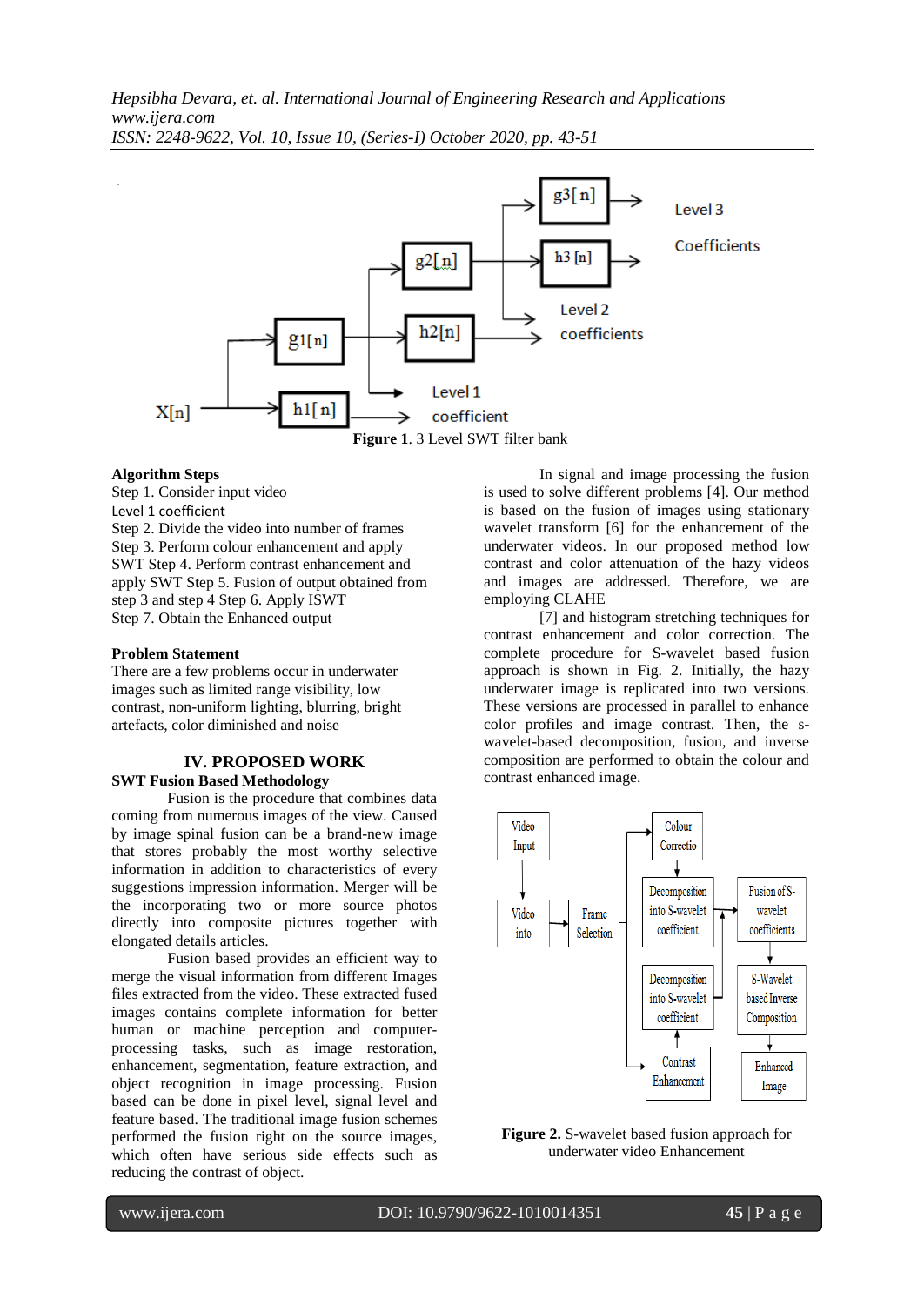#### **A. Color and Contrast Enhancement**

For color correction, the image (frames) is converted from RGB (Red-Green-Blue) to HSV (Hue-Saturation-Value) color space. In HSV color space the histogram of the Value component is stretched over the whole range. This operation improves the brightness of the available colors in the image. Then the Hue and Saturation are concatenated with the corrected value component and hence the image is converted back to the RGB color space. In RGB color space, once again the histogram is stretched over the whole range (0 to 255) to achieve the color correction in all three channels. The histogram stretching is based on the mathematical expression given below,

$$
P_{out} = (P_{in} - i_{min}) \left( \frac{0_{max} - 0_{min}}{i_{max} - i_{min}} \right) + o_{min} \quad (1)
$$

where  $P_{out}$  and  $P_{in}$  are the pixels of output and input images respectively.  $i_{min}$ ,  $i_{max}$ ,  $o_{min}$  and  $o_{max}$  are minimum and maximum values of intensities for input and output images for input and respectively. To enhance the contrast of the underwater images, we adopted the contrast limited adaptive histogram equalization (CLAHE) [8].

In order to enhance the contrast of underwater images, CLAHE is operated on HSV color model which describes colors in terms of Hue (*H*), Saturation (*S*), and Value (*V)*. CLAHE is applied to *S* and *V* components, and *H* remains unchanged. In HSV color model, *Sclahe* and *Vclahe* are calculated by:

 $S_{clahe} = (S_{max} - S_{min}) * P(f) + S_{min}$  (2)

$$
V_{clahe} = (V_{max} - V_{min}) * P(f) + V_{min}
$$
 (3)

Where *Smax*, *Smin*, *Vmax* and *Vmin* are the maximum and minimum pixel values of *S* and *V* . *Sclahe* and *Vclahe* represent pixel values after CLAHE.

#### **B. Decomposition, Fusion and Inverse Composition**

The S-wavelet based fusion algorithm consists of a sequence of low pass and high pass filter banks that are used to eliminate unwanted low and high frequencies present in the image and to acquire the detail and approximation coefficients separately for making the fusing process convenient [12].

In Fig. 3, decomposition of the input image into its detail and approximation coefficients is described. Each input image is filtered and downsampled by a factor of 2. The factor of 2 in the algorithm is used to divide the information contained in the input signal into two equal parts at each step of filtering so that the information can be analysed deeply. In this scope of the study, we are using two levels of decomposition, but in Fig. 4.4, decomposition is shown. There are two steps in level one; the first step is achieved by applying the low pass and high pass filters with downsampling on the rows of the input image *x(r, c)*. This generates horizontal approximations and horizontal details respectively. In the next step, the columns in the horizontal coefficients are filtered and downsampled into four sub images [13]: Approximate (LL), Vertical detail (LH), Horizontal detail (HL), and the Diagonal detail (HH) as shown in Fig. 3.



**Figure 3**.S-wavelet-based image decomposition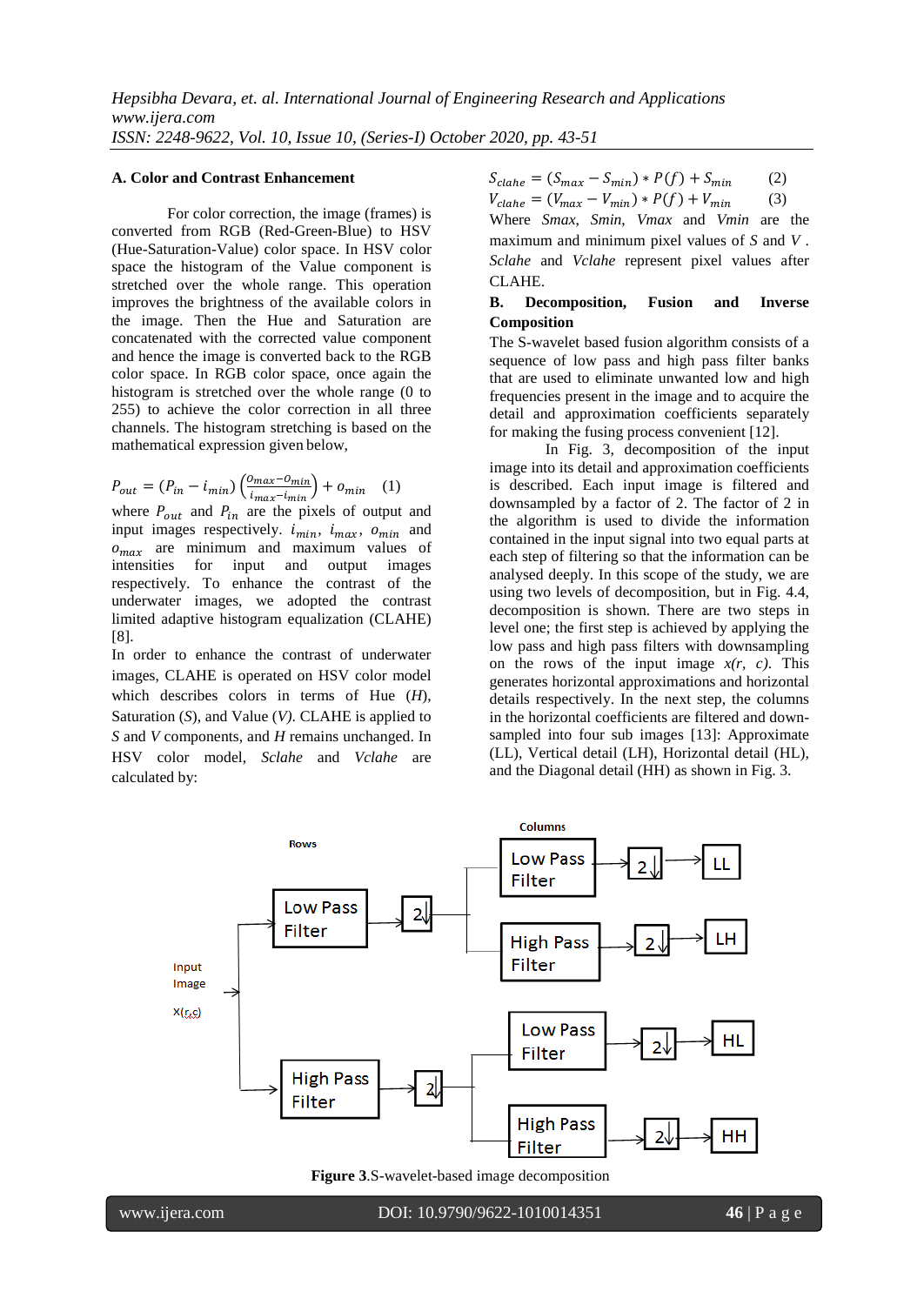



After combining coefficients of both enhanced images into fused coefficients, the inverse composition applied to get the synthesized image. For the inverse composition, the reverse process is carried out with the help of upsampling and filtering steps using filter banks to get a synthesized or enhanced image *y(r, c)*, see Fig. 5. Since we are dealing with stationary data sets so in digital image processing, each input image is decomposed into its coefficients and inversely composed into a synthesized image by using Swavelet transform (SWT) and Inverse S- wavelet transform (ISWT) respectively. In Fig. 6, a complete picture of two level Stationary waveletbased decompositions, fusion and inverse composition of enhanced image is shown.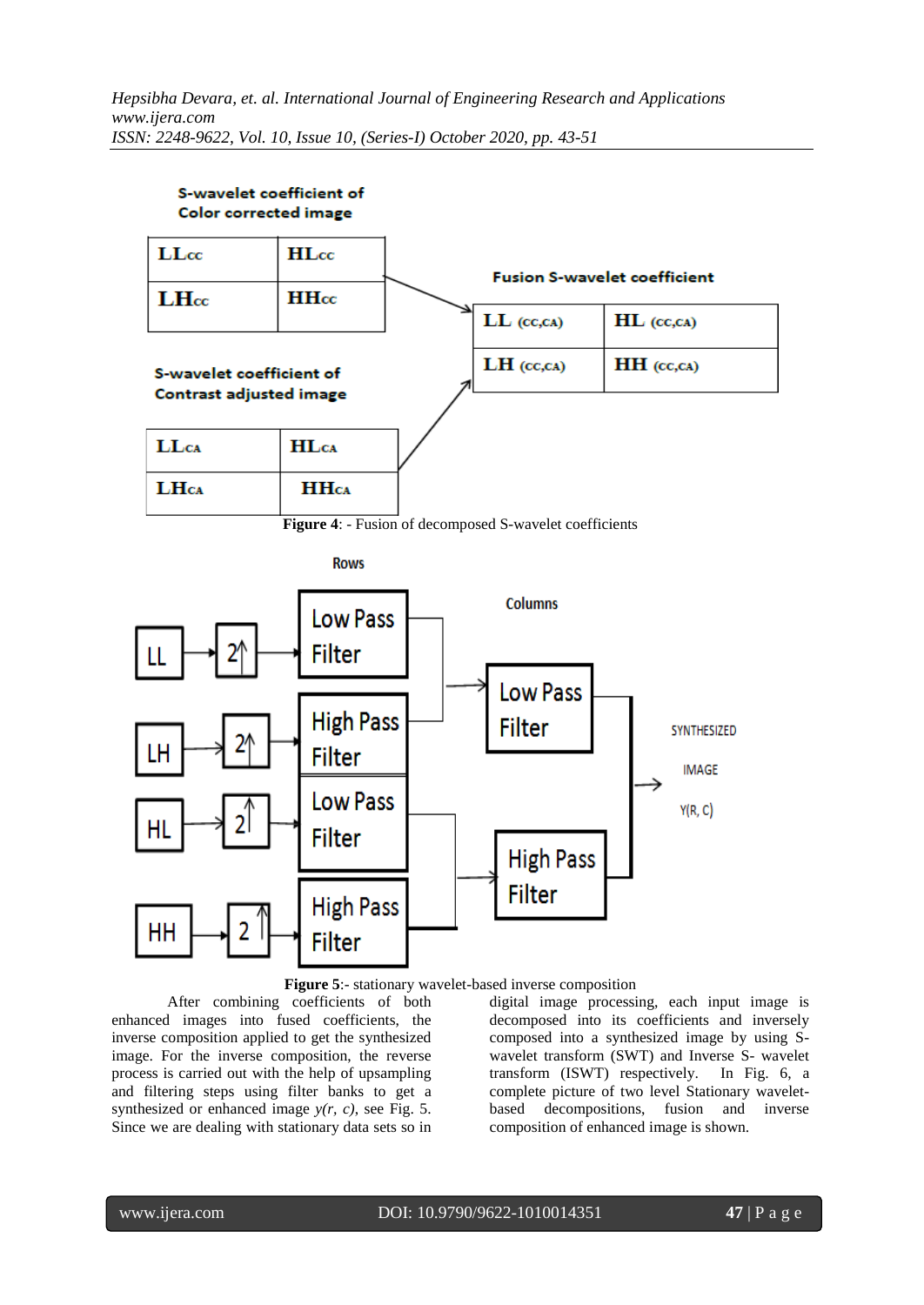

*ISSN: 2248-9622, Vol. 10, Issue 10, (Series-I) October 2020, pp. 43-51*

**Figure 6**: Decomposition, fusion of coefficients and image

## **V. RESULTS**

The performance of the proposed method is observed using the following evaluation metrics.

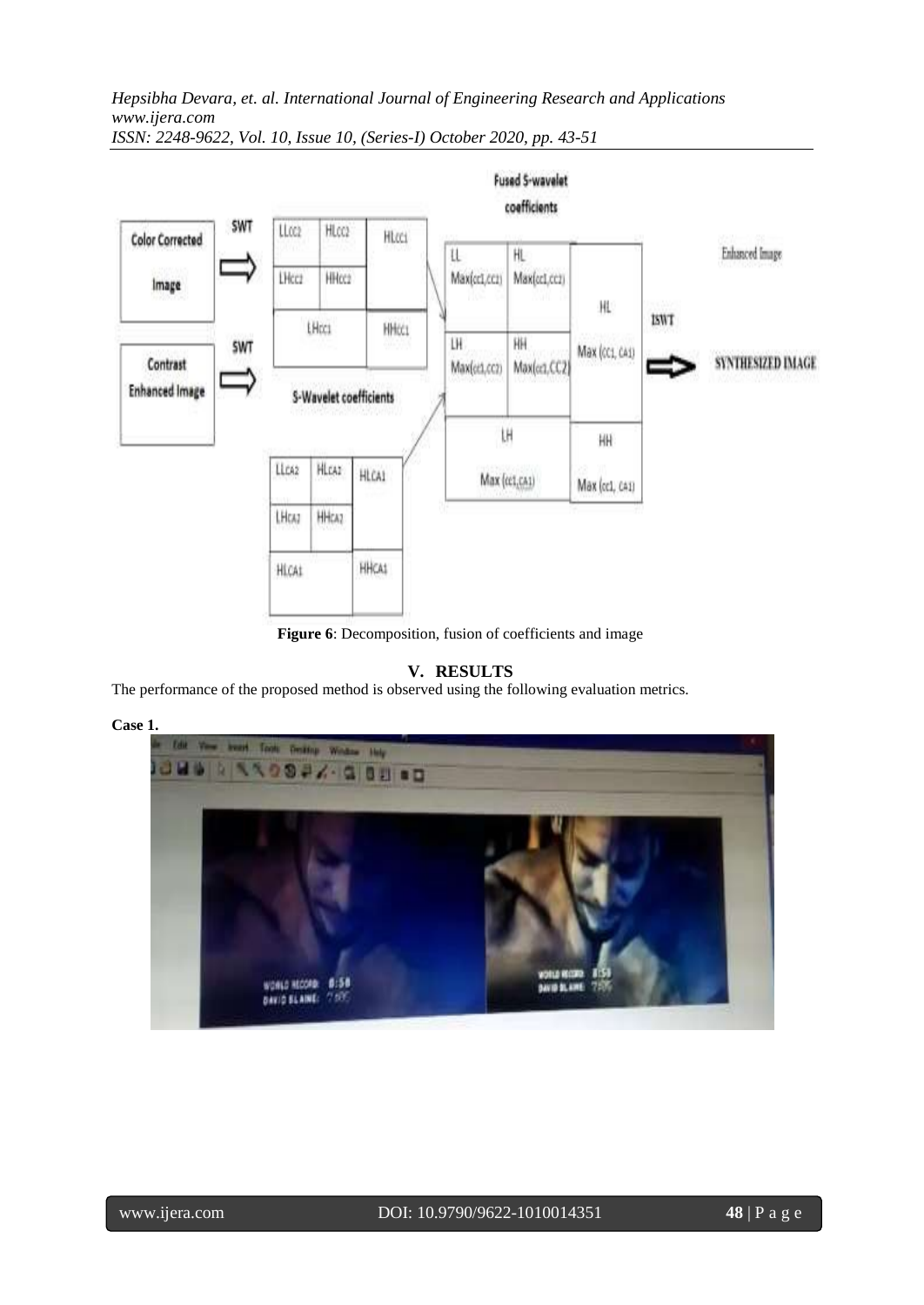**Case 2.**



#### **Case 3.**



Figure 6: Outputs of underwater video enhancement by stationary wavelet based fusion

Input video and enhanced video using SW based Fusion is shown and the 'parametric values are calculated and shown in table 1. Different types of videos are considered and their respective parametric values are observed.

#### **Parameters Evaluated: RMSE:**

Let the images be of size  $MxN$  pixels i.e.,  $x =$ 1,2,...... $M$  and  $y = 1,2,...,N$ . The MSE and RMSE is defined as

$$
MSE = \sum_{x=1}^{M} \sum_{y=1}^{N} \frac{[f(x,y) - f(x,y)]^2}{M \times N}
$$
 (3)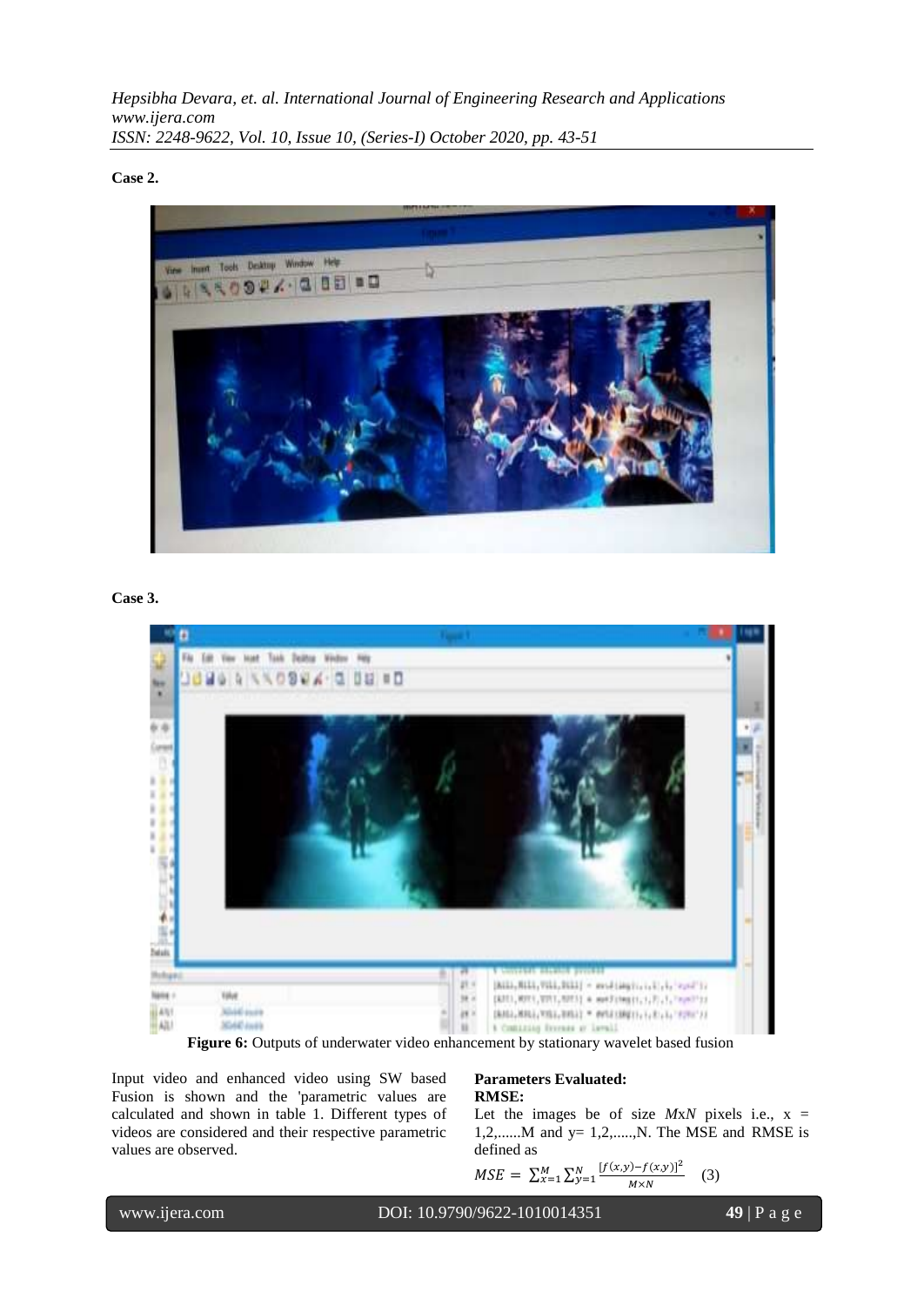$RMSE = \sqrt{MSE}$  (4)

Another related image quality measure is Peak Signal-Noise Ratio (PSNR) which is inversely proportional to RMSE; its units are in decibels (dB). It is the ratio of Peak Signal Power to Noise Power. It is defined by

 $PSNR = 20 \log_{10} \left[ \frac{255}{RMSE} \right] (dB)$  (5)

Where 255 is the Maximum Pixel Value for an 8

bits/gray-scale image.

#### **Structural Similarity Index**

It is a perceptual metric that quantifies image quality degradation caused by processing such as data compression or by losses in data transmission. It is a full reference metric that requires two images from the same image capture- a reference image and a processed image.

|                                                 | <b>PSNR</b> | <b>MSE</b> | <b>SSIM</b> | MoE Hazy | MoE Enhance |
|-------------------------------------------------|-------------|------------|-------------|----------|-------------|
| Case 1                                          | 23.86       | 4.03       | 0.905       | 6.65     | 7.09        |
| Case 2                                          | 17.87       | 30.85      | 0.734       | 7.00     | 7.55        |
| Case 3                                          | 12.04       | 56.55      | 0.558       | 7.77     | 7.84        |
| $\cdots$<br>------<br>$\sim$ $\sim$ $\sim$<br>. |             |            |             |          |             |

| Table1. Parameters evaluated for different videos |
|---------------------------------------------------|
|---------------------------------------------------|

By using rmse we are calculating root mean square error between original signal and our calculated noise signal.

### **VI. CONCLUSION**

In this paper, the hazy underwater video have been considered and divided into frames, each frame enhanced in term of color and contrast using S-wavelet based fusion (SWBF) approach. The qualitative results depict that the proposed method has enhanced the quality of the hazy underwater images. The quantitative analysis shows the quality of the image is also maintained. In future, a comprehensive comparative study will be performed on state of the art methods for quantitative analysis with the proposed method.

#### **REFERENCES**

- [1]. R. Wang, Y. Wang, J. Zhang and X. Fu, Review on underwater image restoration and enhancement algorithms. In *Proc. 7th International Conference on Internet Multimedia Computing and Service (ICIMCS)*, ACM, pages 56-62, 2015.
- [2]. K. He, J. Sun and X. Tang, Single image haze removal using dark channel prior. *IEEE transactions on pattern analysis and machine intelligence*, 33(12): pages 2341- 2353, 2011.
- [3]. H. Wen, Y. Tian, T. Huang and W. Gao, Single underwater image enhancement with a new optical model. In *Proc. IEEE International Symposium on Circuits and Systems (ISCAS)*, pages 753-756, 2013.
- [4]. A. Galdran, D. Pardo, A. Pic´on and A. Alvarez-Gila, Automatic redchannel underwater image restoration. *Journal of Visual Communication and Image Representation*, 26: pages 132- 145, 2015.
- [5]. X. Li, Z. Yang, M. Shang. and J. Hao,

Underwater image enhancement via dark channel prior and luminance adjustment. In *OCEANS 2016- Shanghai*, pages 1-5, 2016.

- [6]. M. S. Hitam, E. A. Awalludin, W. N. J. H. W. Yussof and Z. Bachok, Mixture contrast limited adaptive histogram equalization for underwater image enhancement. In *Proc. International Conference on Computer Applications Technology (ICCAT)*, pages 1- 5, 2013.
- [7]. A. S. A. Ghani and N. A. M. Isa, Enhancement of low quality underwater image through integrated global and local contrast correction. *Applied Soft Computing*, 37: pages 332-344, 2015.
- [8]. C. Ancuti, C. O. Ancuti, T. Haber and P. Bekaert, Enhancing underwater images and videos by fusion. In *Proc. IEEE Conference on Computer Vision and Pattern Recognition (CVPR)*, pages 81-88, 2012.
- [9]. CY. Li, JC. Guo, RM. Cong, YW. Pang and B. Wang, Underwater Image Enhancement by Dehazing With Minimum Information Loss and Histogram Distribution Prior. *IEEE Transactions on Image Processing*, 25(12): pages 5664-5677, 2016.
- [10]. F. Farhadifard, Z. Zhou and U. F. von Lukas, Learning-based underwater image enhancement with adaptive color mapping. In *Proc. 9th International Symposium on Image and Signal Processing and Analysis (ISPA)*, pages 48-53, 2015.
- [11]. A. A. Suraj, M. Francis, T. S. Kavya and T. M. Nirmal, Discrete wavelet transform based image fusion and de-noising in FPGA. *Journal of Electrical Systems and Information Technology*, 1(1): pages 72-81, 2014.
- [12]. V. K. Tiwari, S. Tiwari, Image Enhancement Based on Fusion in Wavelet